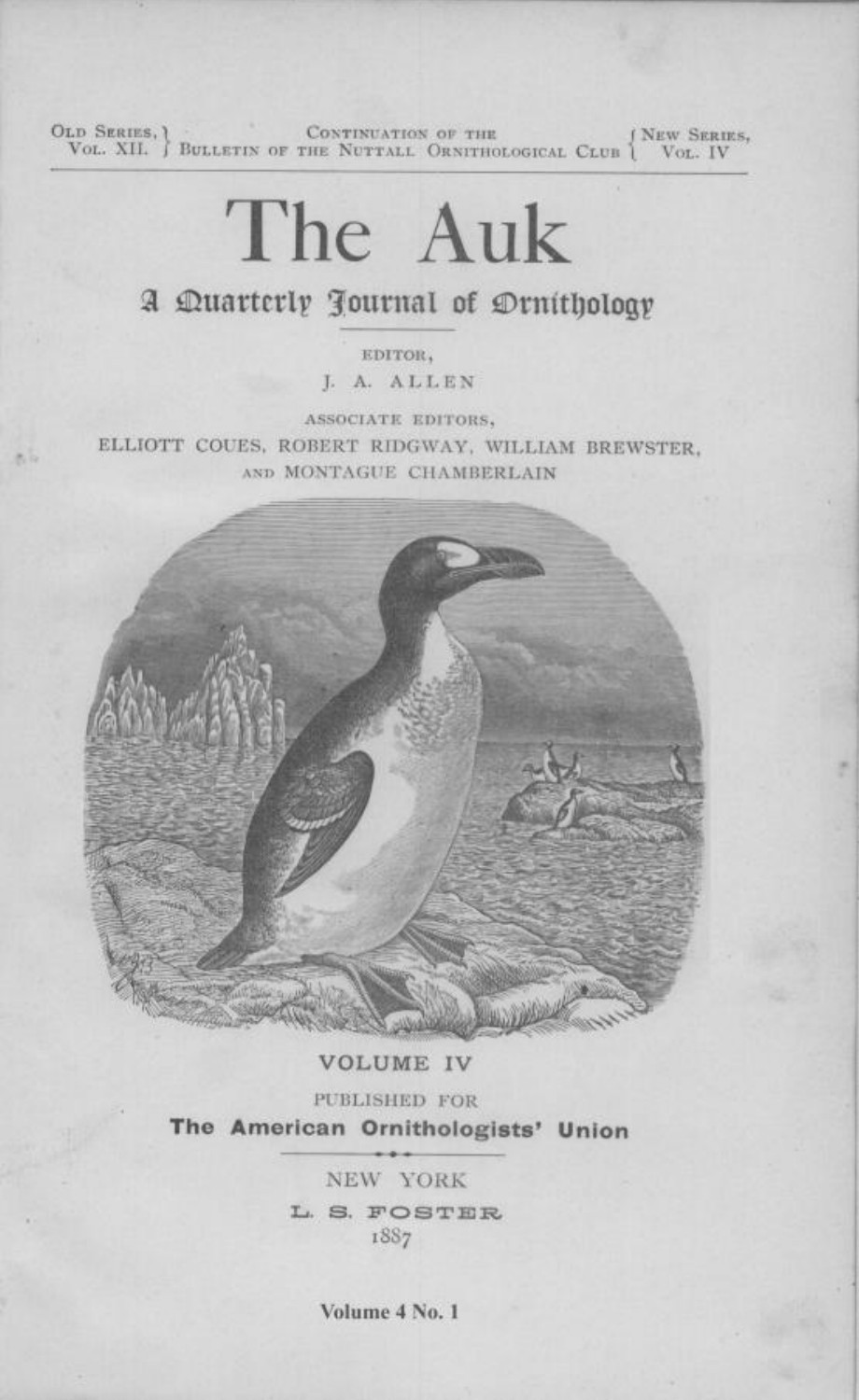**OLD SERIES, CONTINUATION OF THE VOL. XII. J BULLETIN OF THE NUTTALL ORNITHOLOGICAL CLUB <b>{ VOL. IV** 

# **The Auk**

**EDITOR•** 

**j. A. ALLEN** 

**ASSOCIATE EDITORS,** ELLIOTT COUES, ROBERT RIDGWAY, WILLIAM BREWSTER, **AND MONTAGUE CtlAMBERLAIN** 



**VOLUME IV** 

**PUBLISHED FOR The American Ornithologists' Union** 

**NEW YORK** 

L. S. FOSTER **•887**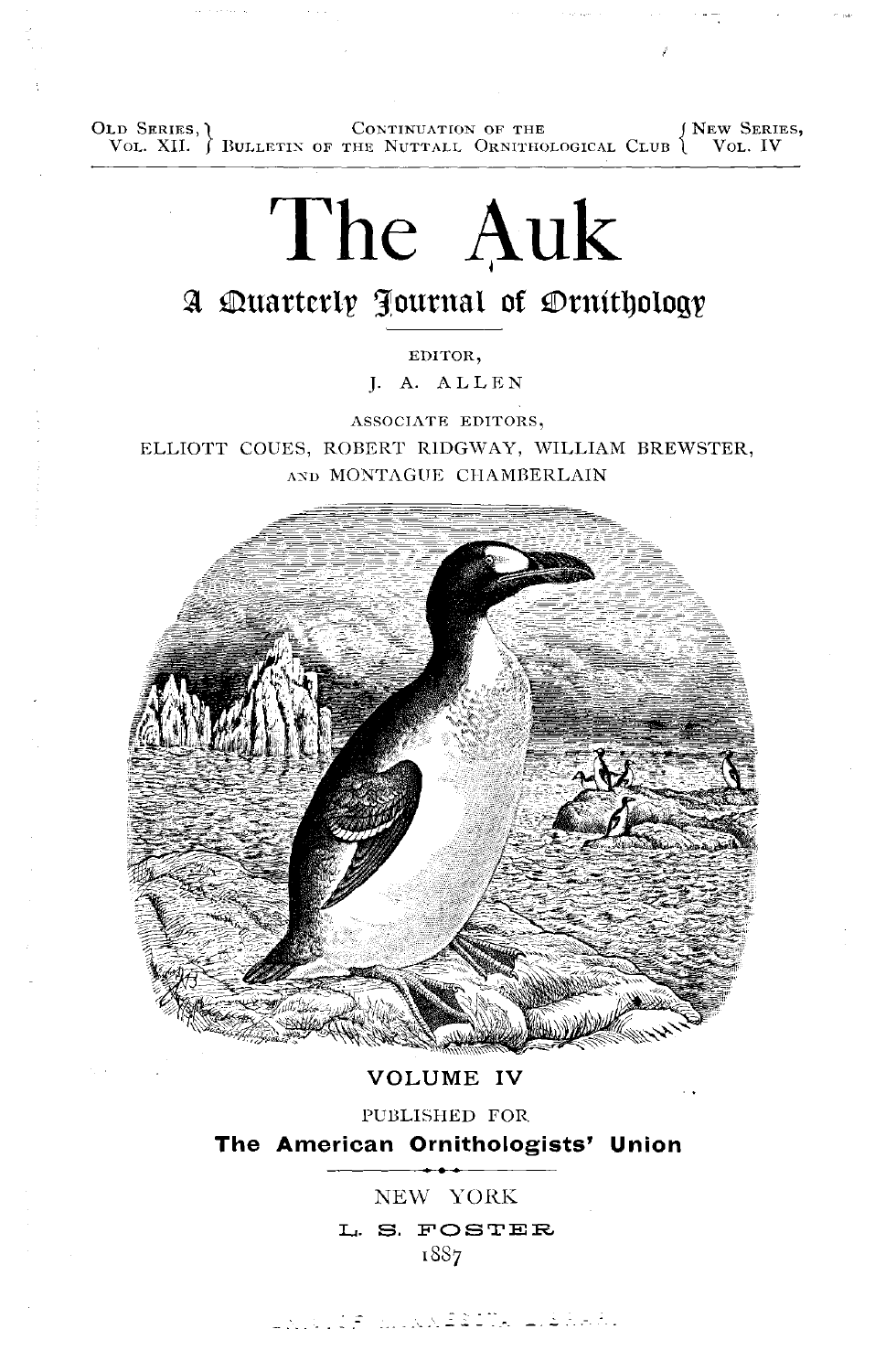### CONTENTS OF VOLUME IV.

#### NUMBER I.

PACE

| NOTES OF A BIRD CATCHER. By Frederic A. Lucas                                                                                  | $\mathbf{r}$ |
|--------------------------------------------------------------------------------------------------------------------------------|--------------|
| A NEW VIREO FROM GRAND CAYMAN, WEST INDIES. By Charles                                                                         | 6            |
| ADDITIONS TO THE CATALOGUE OF THE BIRDS OF KANSAS. By                                                                          |              |
| $N.$ S. Goss $\ldots$                                                                                                          | 7            |
| LIST OF THE MIDSUMMER BIRDS OF THE KOWAK RIVER, NORTH-                                                                         |              |
| ERN ALASKA. By Charles H. Townsend                                                                                             | 11           |
| SUMMER BIRDS OF THE BRAS D'OR REGION OF CAPE BRETON                                                                            |              |
| ISLAND, NOVA SCOTIA. By Jonathan Dwight, Fr.                                                                                   | 13           |
| ON THE AVI-FAUNA OF PINAL COUNTY, WITH REMARKS ON SOME                                                                         |              |
| BIRDS OF PIMA AND GILA COUNTIES, ARIZONA. By W. E. D.                                                                          | 16           |
| Scott is in the set of the set of the set of the set of $\mathcal{S}$<br>SOME UNDESCRIBED PLUMAGES OF NORTH AMERICAN BIRDS. By |              |
| George B. Sennett                                                                                                              | 24           |
| DESCRIPTIONS OF TWO NEW SUBSPECIES OF TITMICE FROM TEXAS.                                                                      |              |
| By George B. Sennett                                                                                                           | 28           |
| FURTHER NOTES ON THE GENUS Acanthis. By Leonhard Stej-                                                                         |              |
|                                                                                                                                | 30           |
| THE REDISCOVERY OF BACHMAN'S WARBLER, Helminthophila bach-<br>manni (Aud.), IN THE UNITED STATES. By George N. Law-            |              |
| $r$ ence $\cdots$ $\cdots$ $\cdots$ $\cdots$ $\cdots$ $\cdots$ $\cdots$ $\cdots$ $\cdots$                                      | 35           |
| THE BIRDS OF THE WEST INDIES, INCLUDING THE BAHAMA ISLANDS,                                                                    |              |
| THE GREATER AND THE LESSER ANTILLES, EXCEPTING THE                                                                             |              |
| ISLANDS OF TOBAGO AND TRINIDAD. By Charles B. Cory.                                                                            | 37           |
| THE SENSE OF SMELL IN CATHARTES AURA. By Ira Sayles                                                                            | 51           |
| FOURTH MEETING OF THE AMERICAN ORNITHOLOGISTS' UNION.                                                                          | 56           |
| ם חזמי א מסמיד ב חזרהים מו                                                                                                     |              |

#### RECENT LITERATURE.

Pleska on the Birds of the Kola Peninsula, 61; W. E. Brooks on<br>the Genus *Acanthis*, 63; Stejneger on Japanese Woodpeckers, 63;<br>Stejneger on the British Marsh-Tit, 64; Stejneger on a Lost Spe-<br>cies' of Murrelet, 65; Ferra Birds from several little-known Islands of the West Indies, 66; Minor Ornithological Publications, 66; Publications Received, 69.

#### GENERAL NOTES.

Occurrence of Cory's Shearwater (Puffinus borealis) and Several Species of Jaegers in Large Numbers in the Vicinity of Gayhead, Mass., during the Autumn of 1886, 71; Phanicopterus ruber as a South Carolina Bird, 72; Occurrence of the Florida Gallinule at

## 1401302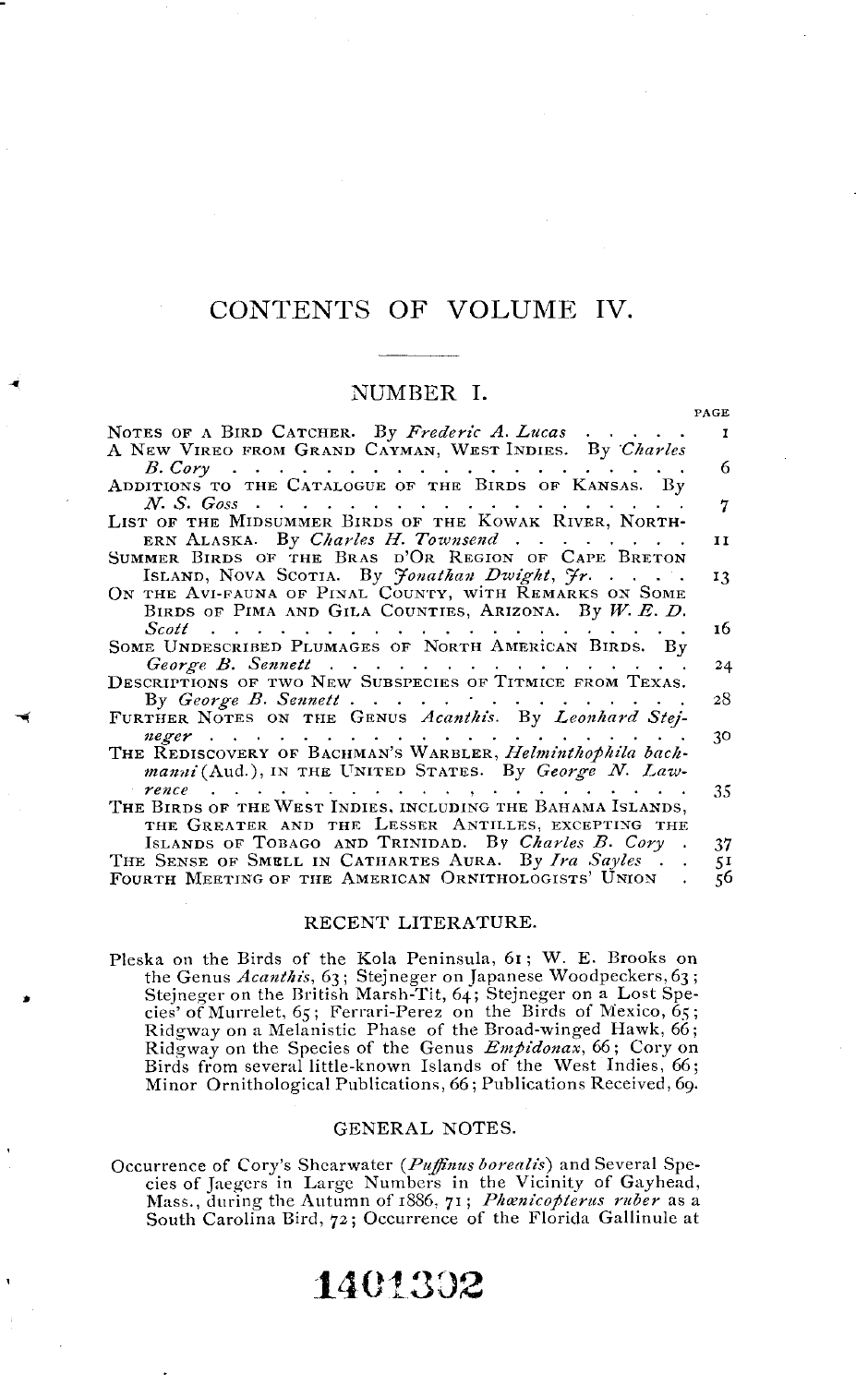Springfield, Mass., 72; Wilson's Phalarope (Steganopus tricolor) Springfield, Mass., 72; Wilson's Phalarope (Steganopus tricolor)<br>in Rhode Island, 73; Occurrence of Phalaropus lobatus at Syra-<br>cuse, N. Y., 73; A Fern-eating Woodcock, 73; A Further Note on<br>Colinus ridgroups, 74; A Black Conn., 78; Piranga rubriceps and Tringa fuscicollis in California, 79.

#### CORRESPONDENCE.

Scarcity of Adult Birds in Autumn, 79; Classification of the Macrochires, 80.

#### NOTES AND NEWS.

Ornithologists and Taxidermists, 82; The Ridgway Ornithological Club, 83; The A. O. U. Committee on Bird Protection, 84; Ornithological Explorations, 84.

#### NUMBER II.

PAGE.

| ADDITIONS TO THE BIRDS OF VENTURA COUNTY, CALIFORNIA. By                                        |         |
|-------------------------------------------------------------------------------------------------|---------|
| $\mathcal{F}$ . G. Cooper, M. D. $\ldots$ $\ldots$ $\ldots$ $\ldots$ $\ldots$ $\ldots$ $\ldots$ | 85      |
| DESCRIPTION OF A NEW SPECIES OF RIIAMPHOCINCLUS FROM ST.                                        |         |
| LUCIA, WEST INDIES. By Charles B. Cory                                                          | 94      |
| A LIST OF THE BIRDS COLLECTED BY MR. B. W. RICHARDSON, IN                                       |         |
| THE ISLAND OF MARTINIQUE, WEST INDIES. By Charles B.                                            |         |
|                                                                                                 | 95.     |
| THE NEW ENGLAND GLOSSY IBISES OF 1850. By F. C. Browne.                                         | 97      |
| A LIST OF THE SUMMER BIRDS OF THE PRESIDENTIAL RANGE OF                                         |         |
| THE WHITE MOUNTAINS, N. H. By Arthur P. Chadbourne.                                             | $100 -$ |
| THE BIRDS OF THE WEST INDIES, INCLUDING THE BAHAMA ISLANDS,                                     |         |
| THE GREATER AND THE LESSER ANTILLES, EXCEPTING THE                                              |         |
| ISLANDS OF TOBAGO AND TRINIDAD. By Charles B. Cory                                              | 108     |
| ADDITIONAL NOTES ON THE BIRDS OF PUEBLO COUNTY, COLORADO.                                       |         |
| By Charles Wickliffe Beckham                                                                    | 120     |
| AUGUST BIRDS OF THE CITLHOWEE MOUNTAINS, TENNESSEE. By                                          |         |
| F. W. Langdon                                                                                   | 125     |
| SOME RARE FLORIDA BIRDS. By W. E. D. Scott                                                      | 133     |
| THE PRESENT CONDITION OF SOME OF THE BIRD ROOKERIES OF                                          |         |
| THE GULF COAST OF FLORIDA. By W. E. D. Scott                                                    |         |
| SUPPLEMENTARY NOTES ON THE GENUS ACANTIIIS. By Leonhard                                         |         |
|                                                                                                 | 144     |
| THREE NEW FORMS OF NORTH AMERICAN BIRDS. By William                                             |         |
| $B$ rewster                                                                                     | 145     |
|                                                                                                 |         |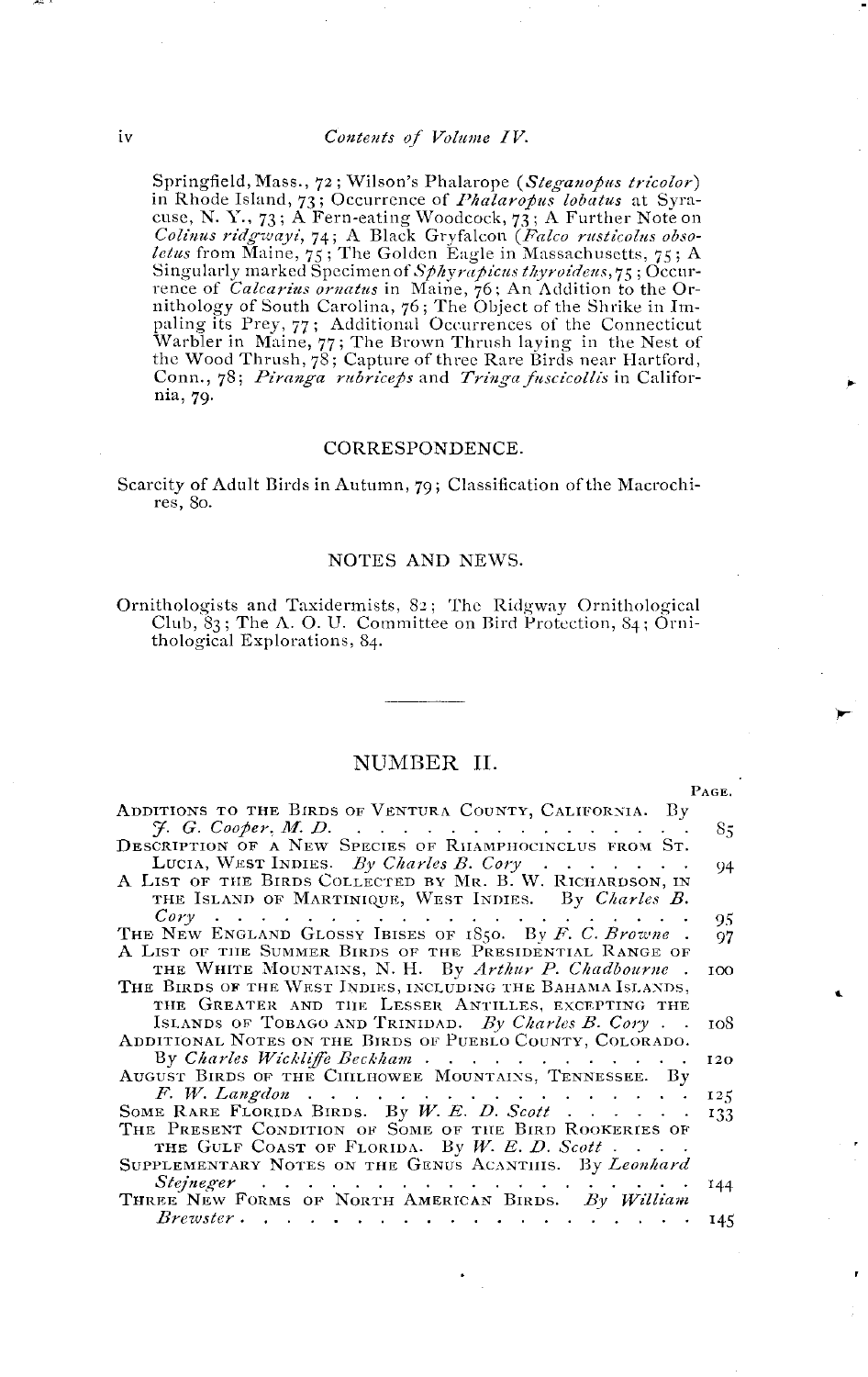#### RECENT LITERATURE.

Sclater's Catalogue of the Cœrebidæ, Tanagridæ, and Icteridæ, 149; Conclusion of the Great Work on the Nests and Eggs of the Birds of Ohio, 150; Ridgway's Nomenclature of Colors and Ornithologist's Compendium, 152; Bryant on the Ornithology of Gaudagist somponium, 1,54; Ralph and Bagg on the Birds of Oneida County,<br>N. Y., 154; Ralph and Bagg on the Birds of Oneida County,<br>N. Y., 154; Platt on the Birds of Meriden, Conn., 154; Maynard<br>on 'Five New Species of Birds fro Contributions to Science, 155; Stejneger 'On the Status of Synthliborhamphus wumizusume as a North American Bird,' 155; Ridgway on New Species of American Birds, etc., 156; Publications Received, 156.

#### GENERAL NOTES.

The Common Murre (Uria troille) and the Razor-billed Auk (Alca Common Murre (*Uria trottie*) and the reazor-office and *torda*<br> *torda*) on the New England Coast, 158; Capture of the Razor-<br>
billed Auk in Norfolk, Virginia, 158; Megalestris skua, 158; More<br>
billed Auk in Norfolk, Virg New England Specimen of Swainson's Hawk (Buteo swainsoni), 160; A Migration of Hawks at Germantown, Pa., 161; The Sawwhet Owl in the District of Columbia, 161; The Imperial Woodpecker (*Campephilus imperialis*) in Northern Sonora, 161; The Coppery-tailed Trogon (Trogon ambiguus) breeding in Southern Arizona, 161; Capture of a Fish Crow (Corvus ossifragus) at Wareham, Mass., 162; Occurrence of Agelaius phaniceus on the West Coast of England, 162; The Redpolls of Massachusetts, 163; Vireo solitarius alticola in Tennessee, 164; Another Specimen of the Prothonotary Warbler in Massachusetts, 164; An overlooked Specimen of Bachman's Warbler, 165; Remarks on Four Examples of the Yellow-throated Warbler from Chester County, S. C., 165; Discovery of the Nest and Eggs of the Western Warbler (Dendroica occidentalis), 166; What Constitutes a Full Set of Eggs? 167.

#### CORRESPONDENCE.

The Camera and Field Ornithology, 168; Classification of the Macrochires, 170; The Sense of Smell in Cathartes aura, 172.

#### NOTES AND NEWS.

Obituary-Dr. John M. Wheaton, 174; Economic Ornithology and Mammalogy, 174; American Museum of Natural History, 175; Ornithological Publications, 175; Antedated works on Natural History, 176; Colorado Ornithology, 176; McIlwraith's 'Birds of Ontario,' 176.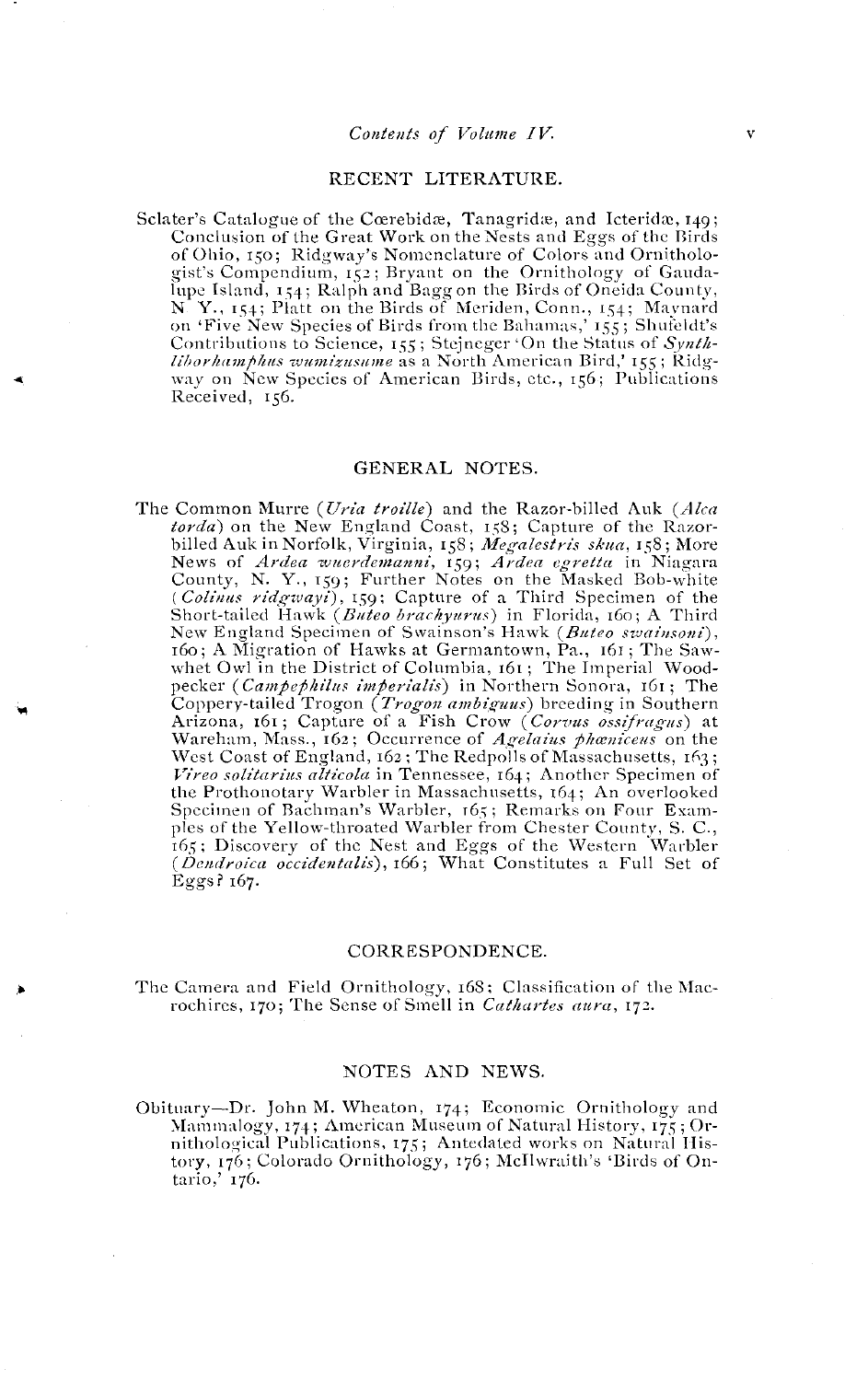#### NUMBER III.

PAGE

| DESCRIPTIONS OF SIX SUPPOSED NEW SPECIES OF BIRDS FROM THE               |     |
|--------------------------------------------------------------------------|-----|
| ISLANDS OF OLD PROVIDENCE AND ST. ANDREWS, CARIBBEAN                     |     |
| SEA. By Charles B. Cory 177                                              |     |
| A LIST OF THE BIRDS TAKEN BY MR. ROBERT HENDERSON, IN                    |     |
| THE ISLANDS OF OLD PROVIDENCE AND ST. ANDREWS, CARIB-                    |     |
| BEAN SEA. By Charles B. Cory. $\ldots$ $\ldots$ $\ldots$                 | 180 |
| BIRDS OF TOM GREEN AND CONCHO COUNTIES, TEXAS. By Wil-                   |     |
|                                                                          | 181 |
| THE RED-HEADED WOODPECKER A HOARDER. By O. P. Hay                        | 193 |
| ON THE AVI-FAUNA OF PINAL COUNTY, WITH REMARKS ON SOME                   |     |
| BIRDS OF PIMA AND GILA COUNTIES, ARIZONA. By W. E. D.                    |     |
| Scott. With Annotations by J. A. Allen.                                  | 196 |
| RARE BIRDS OF NORTHEASTERN NEW BRUNSWICK. By Philip Cox,                 |     |
|                                                                          | 205 |
| THE PRESENT CONDITION OF SOME OF THE BIRD ROOKERIES OF                   |     |
|                                                                          |     |
| THE GULF COAST OF FLORIDA. By W. E. D. Scott                             | 213 |
| THE BIRDS OF THE WEST INDIES, INCLUDING THE BAIIAMA ISLANDS,             |     |
| THE GREATER AND THE LESSER ANTILLES, EXCEPTING THE                       |     |
| ISLANDS OF TOBAGO AND TRINIDAD. By Charles B. Cory                       | 223 |
| A NEW RACE OF THE SHARP-TAILED SPARROW (Ammodramus cau-                  |     |
| dacutus). By Johnathan Dwight, Jr.                                       | 232 |
| OBSERVATIONS IN WESTERN NORTH CAROLINA MOUNTAINS IN                      |     |
| 1886. By George B. Sennett                                               | 240 |
| DESCRIPTION OF A NEW Euethia FROM OLD PROVIDENCE ISLAND.                 |     |
| By Charles B. Cory $\cdots$ $\cdots$ $\cdots$ $\cdots$ $\cdots$ $\cdots$ | 245 |
|                                                                          |     |

#### RECENT LITERATURE.

| The New Canadian Ornithology, 245; McIlwraith's Birds of Ontario,      |
|------------------------------------------------------------------------|
| 246; Steineger on the Species of <i>Pardalotus</i> , 249; Steineger on |
| two European Thrushes, 249; Stejneger on Japanese Birds, 249;          |
| Blakiston on the Water-Birds of Japan, 250; Wells and Law-             |
| rence on the Birds of Grenada, W. I., 250; Ridgway Ornithologi-        |
| cal Club, 251; Publications Received, 251.                             |

#### GENERAL NOTES.

The Double-crested Cormorant near Springfield, Mass., 253; The Florida Gallinule in Nova Scotia, 253; The Middletown, Conn., Glossy Ibis of 1850, 253; Geococcyx californianus—A Correction 254; Hummingbirds feeding their Young on Insects, 255; Otocoris althestris praticola in Chester County, S. C., 255; Clarke's<br>Nutcracker (Picicorous columbianus) in the Bristol Bay Region, Alaska, 255; Clarke's Nutcracker from the Kowak River, Alaska, 256; The Canada Jay in Southern Vermont in Summer, 256; Xan-250, The Canada July in Connecticut, 356; Yellow-headed<br>Blackbird (*Xanthocephalus in Connecticut, 356; Yellow-headed*<br>Blackbird (*Xanthocephalus santhocephalus*) in Maine, 256; The<br>Baltimore Oriole (*Icterus galbula*) in rence of the Evening Grosbeak (Coccothraustes vespertina) at Torento, Canada, 256; Occurrence of the Evening Grosbeak in<br>Fulton County, Ky., 257; Winter Plumage of Lencosticte austra-<br>lis, 257; Note on Spizella monticola ochracea Brewst., 258; Spizella pussilla wintering near Hartford, Conn., 259; Change of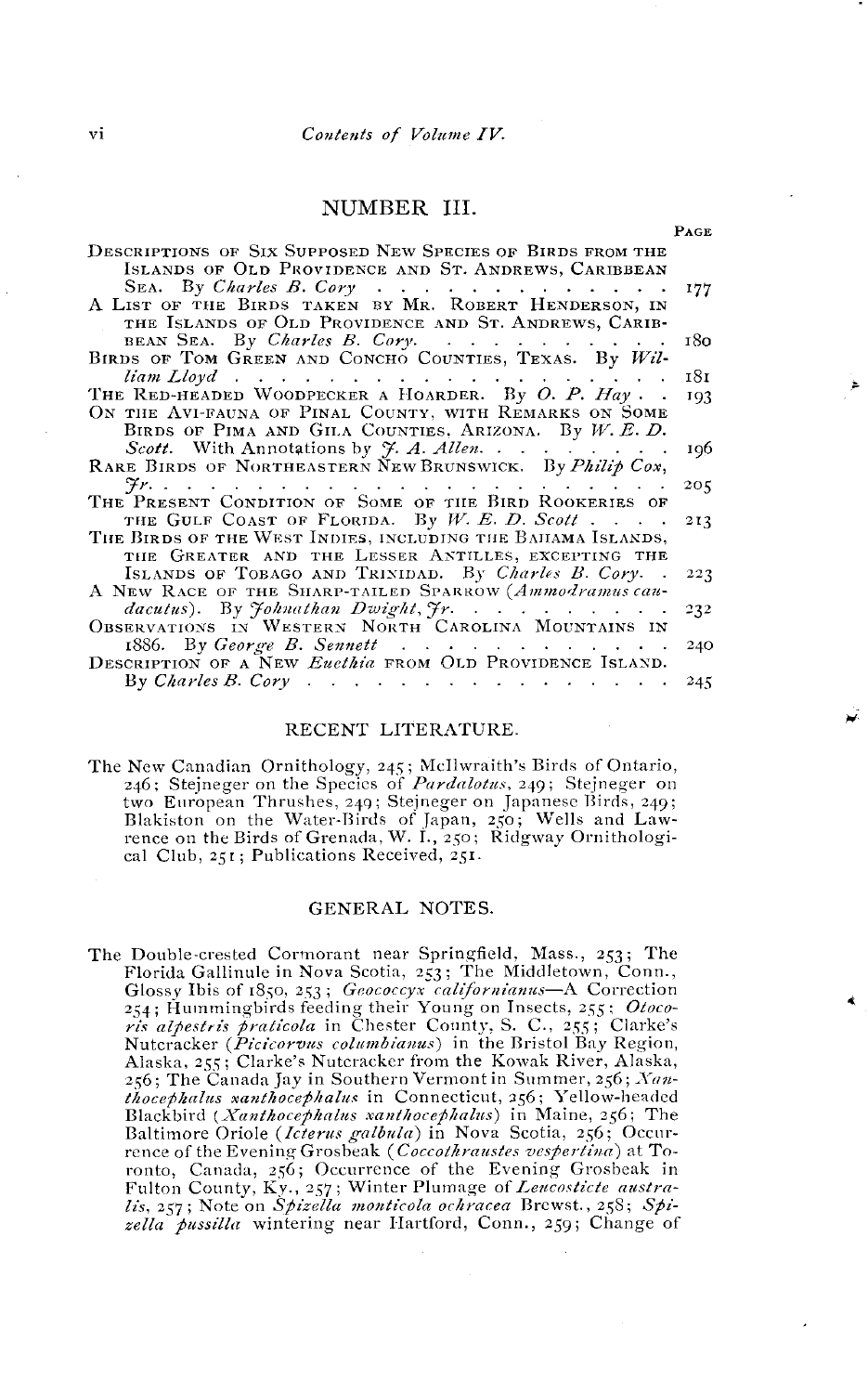**•Vinter Habitat in the Grass Finch, 259; A Song Sparrow wintering in Eastern Maine, 260; The Song Sparrow in New Brunswick in Winter, 260; Unusual Nesting-site of the Song Sparrow, 260;**  The Sharp-tailed Sparrow (*Ammodramus caudacutus*) in a Freshwater Marsh, 261; Nesting of the Hudsonian Chickadee (*Parus hudsonicus*), 261; Another Addition to the Avi-fanna of South Carolina, 261; Another Specimen of Bachman's Warbler (*Helmin***thophila bachmaai), 262; Additional Specimens of Bachman's and Swainson's Warblers, obtained by Mr. Chas. S. Galbraith, in**  the Spring of 1887, 262; Birds laying their Eggs in the Nests of other birds, 263; New Species of Winter Birds in New Brunswick, **264; Additions to Mr. Drew's List of the Birds of Colorado, 264.** 

#### **CORRESPONDENCE.**

**Individual Variation in the Skeletons of Birds, and other Matters, 265;**  Scarcity of Adult Birds in Autumn, 268; The 'Proceedings' of the **U.S. National Museum, 270.** 

4

#### **NOTES AND NEWS.**

American Museum of Natural History, 270; The late Dr. Wheaton's **Collection of Birds, 272; Ornithological Publications, 272; Destruction of Herons in Florida, 272.** 

#### **NUMBER IV.**

| The Present Condition of Some of the Bird Rookeries of                                                                                                                                                                        |       |
|-------------------------------------------------------------------------------------------------------------------------------------------------------------------------------------------------------------------------------|-------|
| THE GULF COAST OF FLORIDA. By $W. E. D.$ Scott                                                                                                                                                                                | - 273 |
| THE PINE FINCH (Spinus pinus) BREEDING AT CORNWALL-ON-                                                                                                                                                                        |       |
| HUDSON, N.Y. By $\mathcal{F}$ . A. Allen                                                                                                                                                                                      | 284   |
| THE AMERICAN CROSSBILL (Loxia curvirostra minor) IN LARGE                                                                                                                                                                     |       |
| NUMBERS NEAR CHARLESTON, S. C. By Arthur T. Wayne.                                                                                                                                                                            | 287   |
| BIRDS OF TOM GREEN AND CONCHO COUNTIES, TEXAS. By Wil-                                                                                                                                                                        |       |
| liam Lloyd responsive responsive responsive responsive responsive responsive responsive responsive responsive responsive responsive responsive responsive responsive responsive responsive responsive responsive responsive r | 289   |
| ADDITIONS TO THE AVI-FAUNA OF BAYOU SARA, LA. By Charles                                                                                                                                                                      |       |
| Wickliffe Beckham $\cdots$ $\cdots$ $\cdots$ $\cdots$ $\cdots$ $\cdots$                                                                                                                                                       | 299   |
| THE SIGNIFICANCE OF CERTAIN PHASES IN THE GENUS Helmin-                                                                                                                                                                       |       |
| <i>thophila.</i> By Spencer Trotter, M. D. 308                                                                                                                                                                                |       |
| THE BIRDS OF THE WEST INDIES, INCLUDING THE BAIIAMA ISLANDS,                                                                                                                                                                  |       |
| THE GREATER AND THE LESSER ANTILLES, EXCEPTING THE                                                                                                                                                                            |       |
| ISLANDS OF TOBAGO AND TRINIDAD. By Charles B. Cory                                                                                                                                                                            | 311   |
| SUMMER BIRDS OF SANTA CRUZ ISLAND, CALIFORNIA. By Eli                                                                                                                                                                         |       |
|                                                                                                                                                                                                                               | 328   |
| DESCRIPTION OF A NEW SUBSPECIES OF JUNCO. By Henry K. Coale.                                                                                                                                                                  | 330   |
| ORNITHOLOGICAL CURIOSITIES.—A HAWK WITH NINE TOES, AND A                                                                                                                                                                      |       |
| BOBOLINK WITH SPURS ON ITS WINGS. By Henry K. Coale.                                                                                                                                                                          | 337   |
|                                                                                                                                                                                                                               |       |

#### **RECENT LITERATURE.**

**Ridgway's 'Manual of North American Birds,' 333; Olphe-Galliard's Ornithology of Western Europe, 336; Minor Ornithological Pub**lications, 337; Publications Received, 342.

**PAGE**